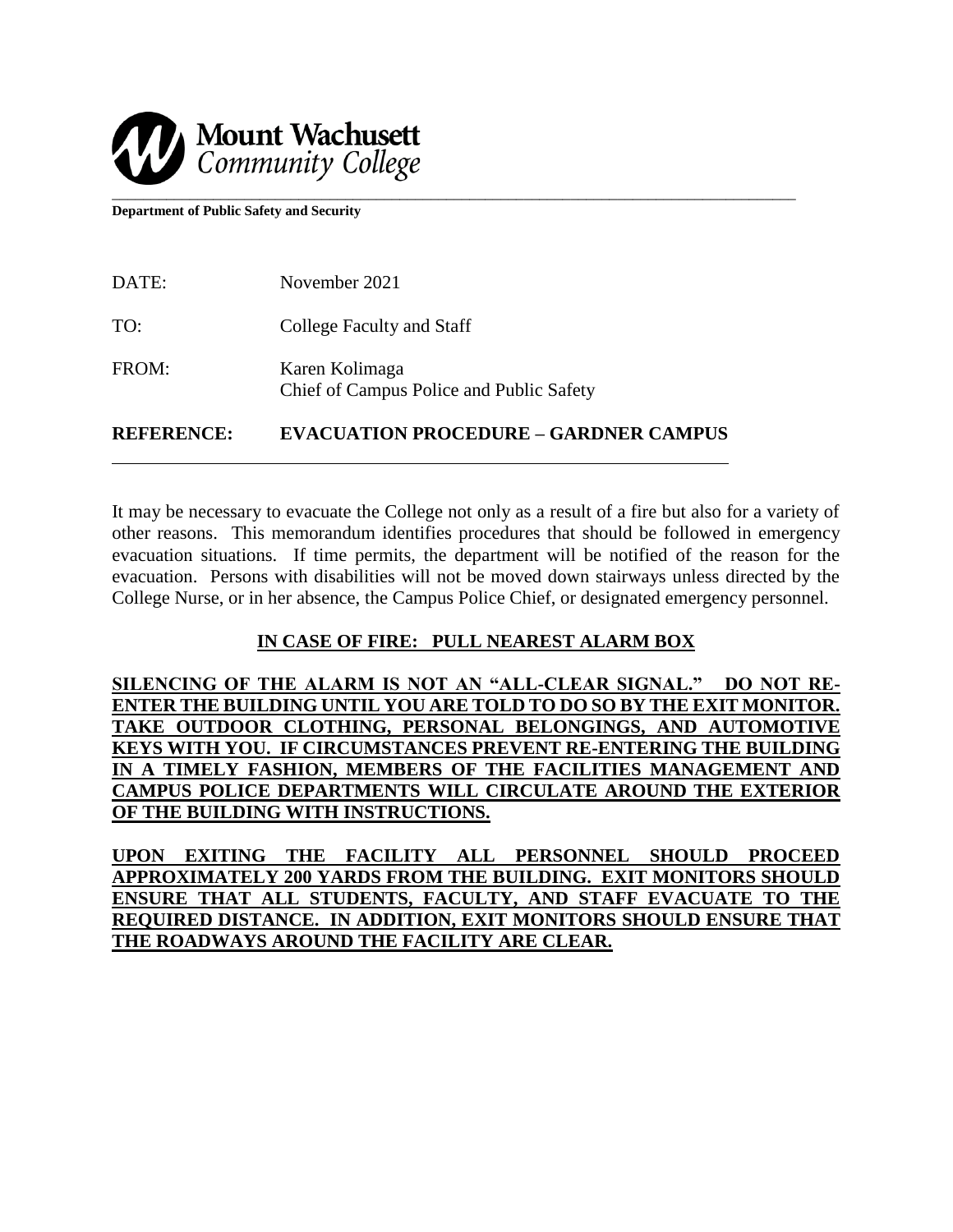## ALARM

The alarm signal is a unique emission of sound (audible) and light (visual) alert signals placed throughout the College. Fire alarm pull boxes are located in the halls throughout the building.

## TRAFFIC

Each area of the College contains signs labeled "FIRE EXIT." On each of these signs, the primary and secondary exit routes are indicated. The primary exit should be used, except when obstructed or congested with exiting traffic; in those circumstances the secondary exit should be utilized.

#### EQUIPMENT

There are fire extinguishers located throughout the College. These extinguishers will normally be operated by Police/Maintenance personnel. A qualified person will instruct the faculty in the use of extinguishers upon their request. \*\*NOTE\*\* Fire extinguishers are marked with the proper instructions for use.

#### FLOOR MONITORS

Monitors are assigned to each floor. They are responsible for expediting evacuation of the building and coordinating safety response with emergency personnel for persons with disabilities.

 Monitors will be re-assigned, when necessary, in both Day and Evening Divisions by The Campus Police and Public Safety.

 Floor monitors will sweep their assigned area, including crossovers, bathrooms, offices, and classrooms as applicable. **Please review attached documents re: evacuation of people with disabilities and emergency notification procedures.**

### FACULTY:

All faculty members are requested to expedite the movement of students from classrooms and laboratories to appropriate fire exits. It shall also be the responsibility of faculty to assist any students with disabilities in their classroom into the hall and to remain with them until a member of the evacuation team arrives.

#### DISABILITIES TEAM SWEEPERS

The disabilities team sweepers will be assigned to each floor and will respond to the assigned floor to locate people in need of assistance and coordinate response. People assigned to this task will have a radio for communication with Campus Police.

LOWER LEVEL BASEMENT AND WETMORE: Evacuation Team Members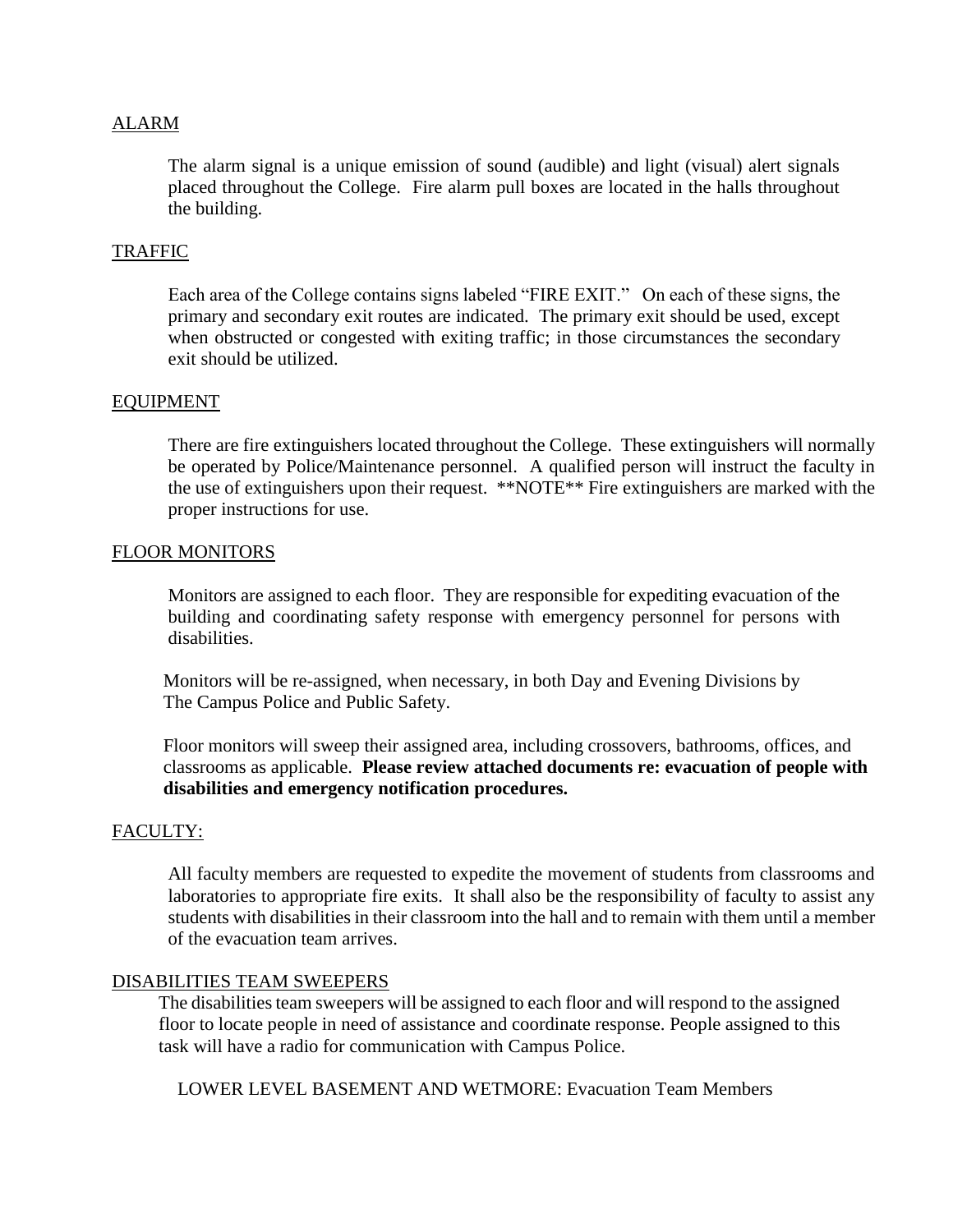LOWER LEVEL LIBRARY: Library Evacuation Team FIRST FLOOR: Evacuation Team Members SECOND FLOOR: Evacuation Team Members THIRD FLOOR: Day Shift Maintainers SCIENCE WING FLOORS: Evacuation Team Members

*\*\*\*Note: When an alternate is needed assignment will come from "Command" (designated Campus Police Officers).*

# **APPENDIX I**

# **EVACUATION OF PEOPLE WITH DISABILITIES FROM THE MWCC BUILDING COMPLEX**

## **The person with a disability is to be evacuated after all others to prevent injury. DO NOT leave the person with a disability unattended at any time during an emergency.**

#### **People who are visually impaired**

- 1) Have the person take your arm. The motion of your body will tell the individual where to walk. Ask the person to use the railing with their free hand while descending the stairs.
- 2) Describe the stairway procedure and the evacuation process to the blind person as you move through it. Remember to use the stairs **after** all others, and move slowly.

#### **People who have crutches**

- 1) Have the person use both crutches as a single crutch and the railing with his/her free hand.
- **2)** Move down the stairs, **slowly.**
- 3) If the person appears to be unsteady while moving down the stairs, hold his/her belt or clothing from behind.

#### **People using wheelchairs**

- 1) One to two volunteers will remain with this person at the time of emergency, one to stay with him/her at all times, the other to be able to go for help if necessary. Move out of the classroom into the hallway, **after everyone** else, and close the classroom door (do not lock the door).
- 2) If there is **no smoke or fire** in your area, remain at this position with the assistants. A member of the evacuation team will arrive in your area to assist you. Members of the evacuation team will be wearing an "emergency response team tag."
- 3) Contact campus police on an emergency phone located in the hallways or via an office phone by dialing 1111. If unable to contact campus police on the emergency line you may use a secondary means of contact as outlined in the emergency call procedures by calling the local police 9-1-1 system and advising them of your need for assistance in evacuating, etc.
- 4) If there **is** fire or smoke in your area, move **horizontally down the corridor** and **across the building**, closing doors behind you. Because of the size of the building and the presence of so many fire doors, there are many safe areas where one could move in the event of a fire or other emergency.
- 5) DO NOT use or move to the elevator area without permission from the Fire Department. Once the Fire Department has arrived, the firefighters and **only the firefighters** will decide whether the elevator is safe for use.